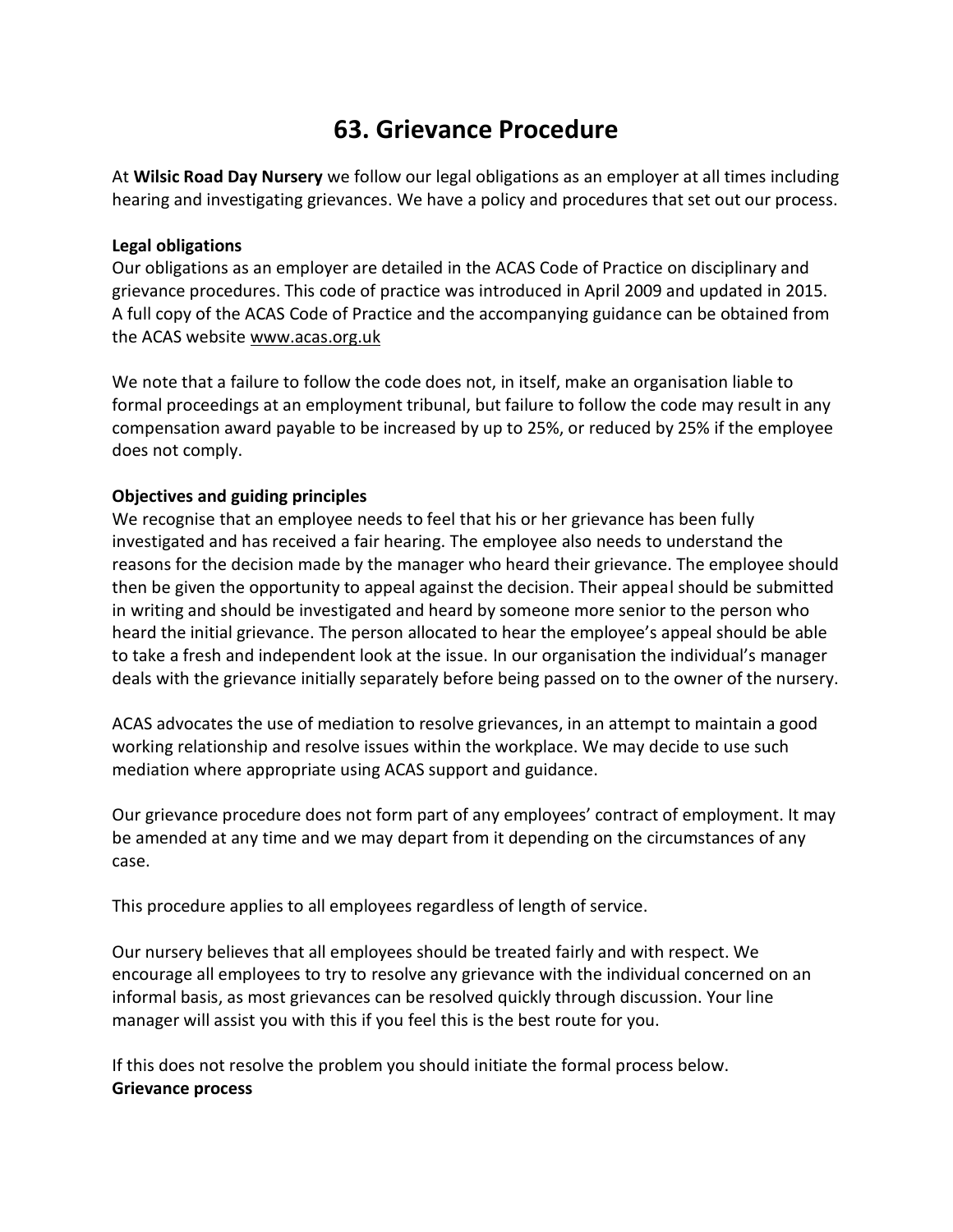# **Stage 1**

## **Making your grievance**

- You should put your grievance in writing and forward it to your line manager
- This written statement will form the basis of any investigations and the subsequent hearing, so it is important that you set out clearly the nature of your grievance and any dates and names of individuals involved. You should also indicate the outcome that you are seeking. If your grievance is unclear, you may be asked to clarify your complaint before any meeting takes place
- If your complaint relates to an issue with your manager, the grievance may be sent to the owner
- Before proceeding to a full grievance hearing, it may be necessary to carry out investigations of any allegations made by you. If any evidence is gathered in the course of these investigations, you will be given a copy long enough in advance of the hearing for you to consider your response. In exceptional circumstances, the evidence given by individuals may have to remain confidential. Where confidentiality is necessary, this will be explained to you and an appropriate summary of the evidence gathered will be given to you.

# **Stage 2**

## **The grievance hearing**

The hearing will be held as soon as is reasonably possible following any investigations, and within **5** working days of the receipt of your written complaint. It will be conducted by your manager. You are entitled to bring a companion to the grievance meeting if you make a reasonable request to do so. This request must be in advance of the meeting and you should tell us the name of your chosen companion. The companion may either be a trade union representative or a work colleague.

You should ensure that you attend the meeting where possible. If you are unable to attend because of circumstances beyond your control, you should inform your line manager as soon as possible and a further meeting will be re-arranged as soon as possible. If you fail to attend without explanation, or if it appears that you have not made sufficient attempts to attend, the hearing may take place in your absence.

During the hearing you will be given the opportunity to explain your complaint. Your explanations should focus on the complaint and not on irrelevant issues. The manager conducting the hearing will inform you if they believe the key issues are not being focused on. They may also set a reasonable timeframe for the meeting; this will be determined by the nature and complexity of your complaint.

The hearing may be adjourned to allow further investigations to take place. Following the meeting, you will be informed in writing of the outcome within 5 working days, where reasonably practicable, and told of any action that the nursery proposes to take as a result of your complaint, if applicable. If it is anticipated that further investigation is required and therefore the outcome cannot be provided within this timeframe, we will inform you as to